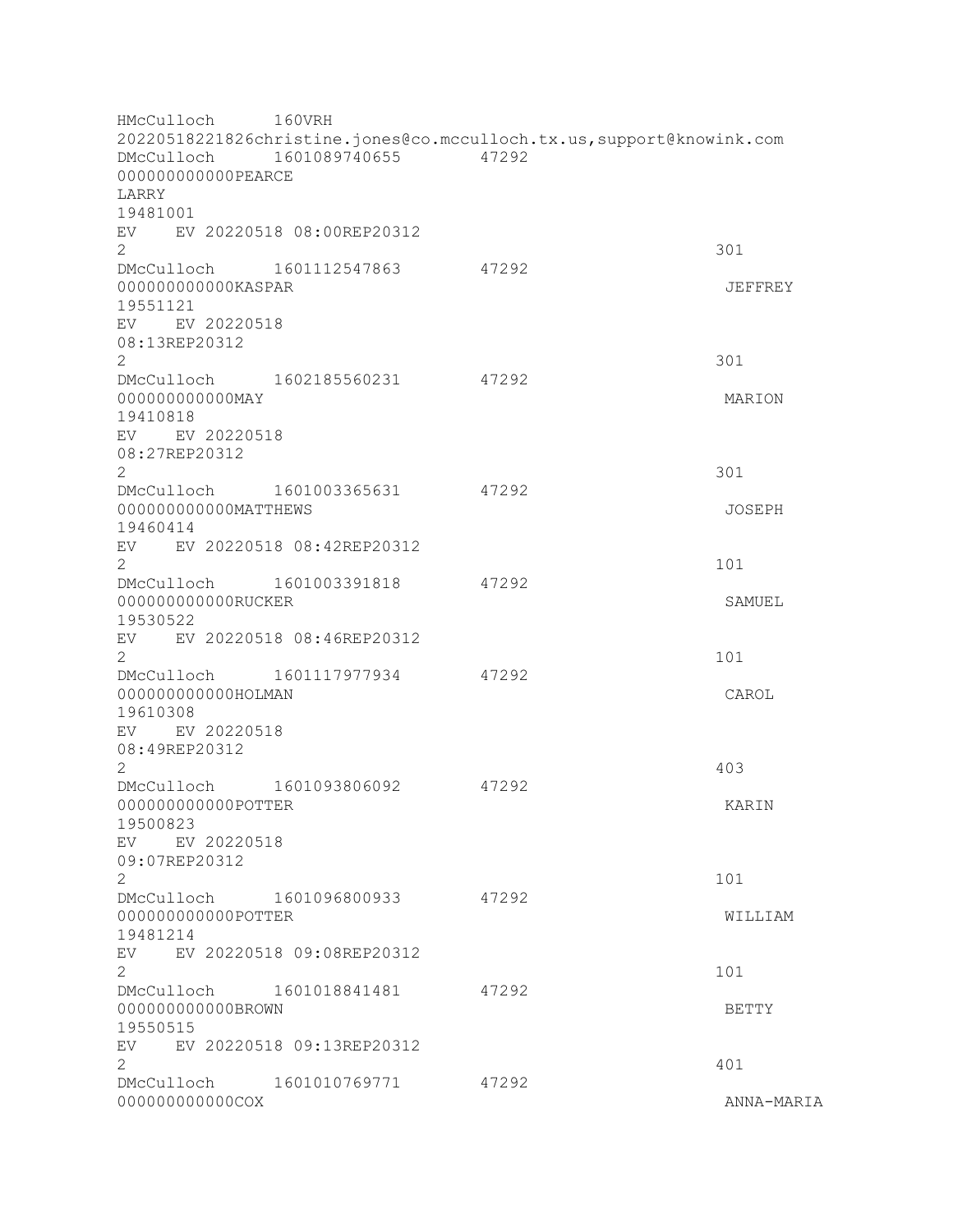19640506 EV EV 20220518 09:24REP20312  $2 \times 402$ DMcCulloch 1601010769904 47292 000000000000COX EDWARD 19610302 EV EV 20220518 09:25REP20312 2 402 DMcCulloch 1601143558210 47292 000000000000BRYSON WESLEY 19510809 EV EV 20220518 09:43REP20312  $2 \times 401$ DMcCulloch 1601031166235 47292 000000000000WILLIAMSON JAMES 19480129 EV EV 20220518 10:07REP20312  $2\overline{301}$ DMcCulloch 1601003395544 47292 000000000000REINISCH RONNIE 19510430 EV EV 20220518 10:56REP20312  $2 \times 402$ DMcCulloch 1601003395931 47292 000000000000BURK EDWARD 19470725 EV EV 20220518 11:01REP20312 2 402 DMcCulloch 1601003395795 47292 000000000000STUART CHERYL 19690210 EV EV 20220518 11:08REP20312  $2 \times 403$ DMcCulloch 1601003395965 47292 000000000000STUART GLEN 19661206 EV EV 20220518 11:09REP20312  $2 \times 403$ DMcCulloch 1601003371905 47292 000000000000JONES DIANE 19330106 EV EV 20220518 11:23REP20312  $2 \times 301$ DMcCulloch 1601003391524 47292 000000000000NEAL SUSAN 19481028 EV EV 20220518 11:32REP20312  $2 \times 302$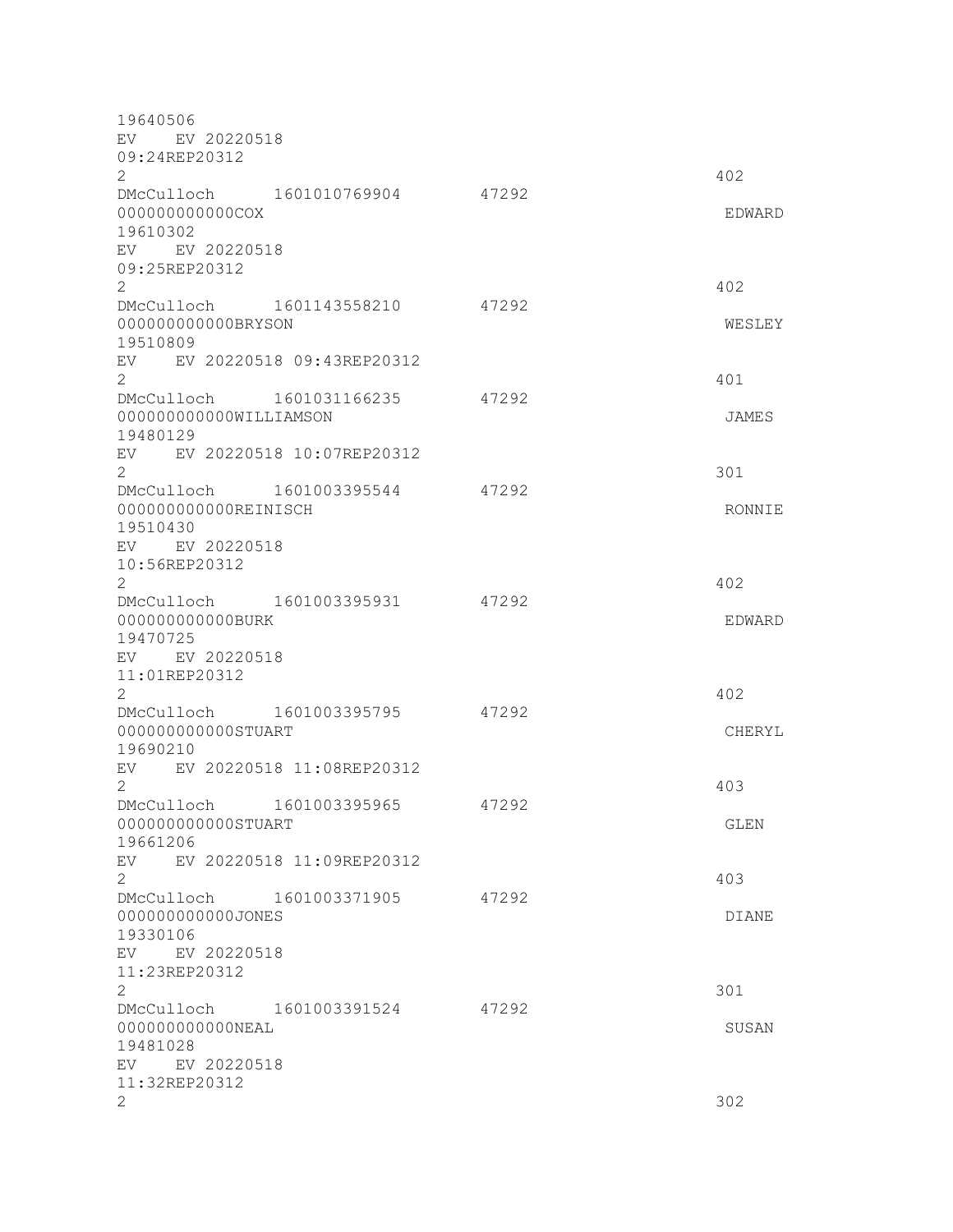| 000000000000HARRIS<br>SUSAN                              | DMcCulloch 1601006734785                                 | 47292 |         |
|----------------------------------------------------------|----------------------------------------------------------|-------|---------|
| 19481118<br>$\overline{2}$                               | EV EV 20220518 11:38REP20312                             |       | 402     |
| 000000000000HARRIS<br>19400920                           | DMcCulloch 1601006734792 47292                           |       | JACK    |
| $\overline{2}$                                           | EV EV 20220518 11:39REP20312                             |       | 402     |
| 000000000000TOMLINSON<br>19461123<br>EV EV 20220518      | DMcCulloch 1601036831681                                 | 47292 | GLORIA  |
| 11:47REP20312<br>$\overline{2}$                          |                                                          |       | 101     |
| 000000000000TOMLINSON<br>19450923                        | DMcCulloch 1601036836899                                 | 47292 | DAVID   |
| $\overline{2}$                                           | EV EV 20220518 11:48REP20312<br>DMcCulloch 1601003390218 | 47292 | 101     |
| 000000000000BLACKWELL<br>TOMMY<br>19630403               |                                                          |       |         |
| $\overline{2}$                                           | EV EV 20220518 11:59REP20312                             |       | 301     |
| 000000000000MCNEELY<br>19451204                          | DMcCulloch 1601044198136                                 | 47292 | JUSTINE |
| EV EV 20220518<br>12:14REP20312<br>$\mathbf{2}^{\prime}$ |                                                          |       | 102     |
| 000000000000MCNEELY<br>19460213                          | DMcCulloch 1601148997487                                 | 47292 | TED     |
| EV EV 20220518<br>12:15REP20312<br>2                     |                                                          |       | 102     |
| 000000000000KEESE<br>19371001                            | DMcCulloch 1601003363945 47292                           |       | F       |
| EV<br>2                                                  | EV 20220518 12:30REP20312                                |       | 201     |
| 000000000000LONG<br>19910508                             | DMcCulloch 1601181073234                                 | 47292 | JAKE    |
| EV<br>$\mathbf{2}^{\prime}$                              | EV 20220518 12:49REP20312                                |       | 401     |
| 000000000000REINISCH<br>19510428                         | DMcCulloch 1601003395537                                 | 47292 | HELEN   |
| EV 20220518<br>EV                                        |                                                          |       |         |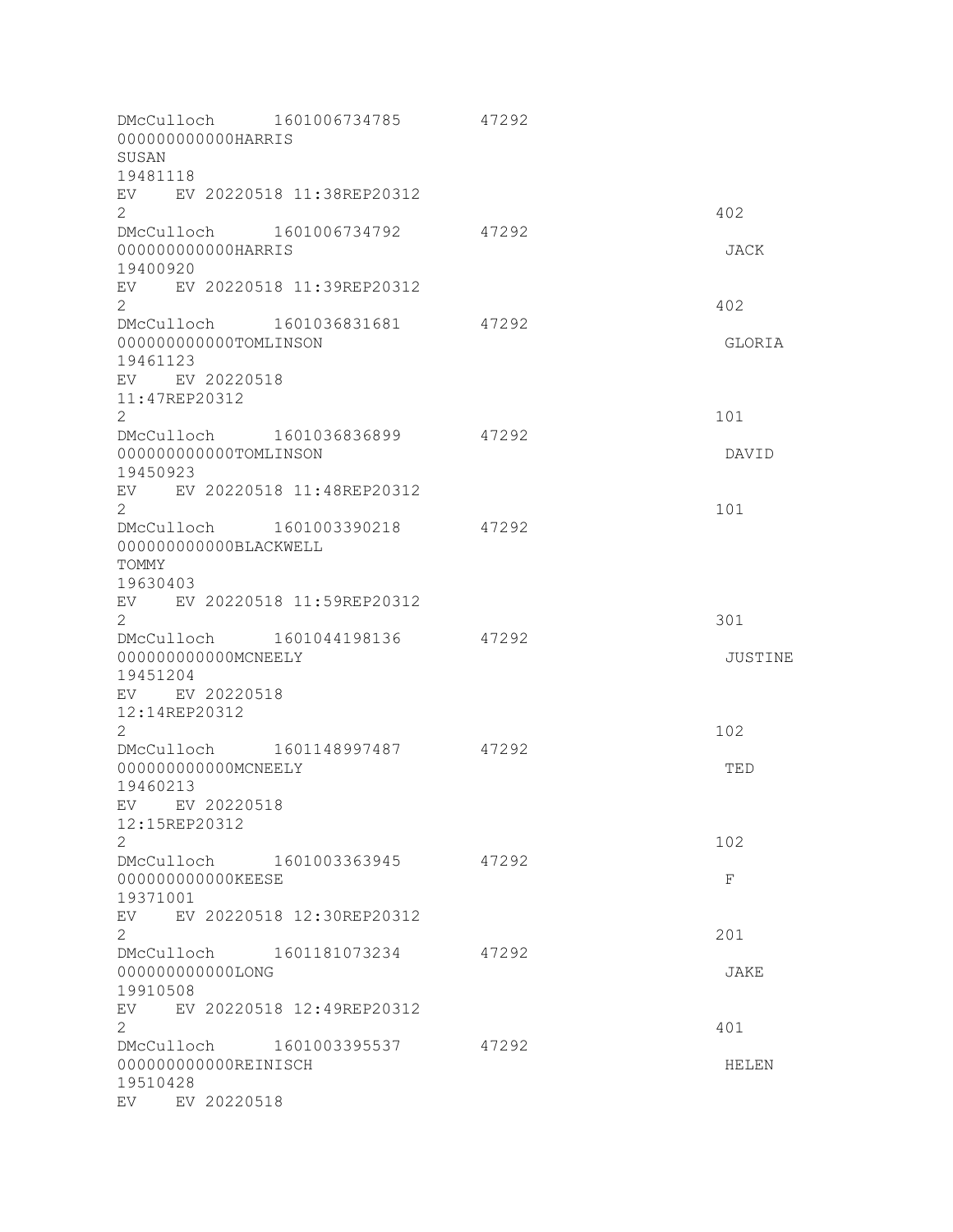| 12:52REP20312<br>2                             |                                |       | 402           |
|------------------------------------------------|--------------------------------|-------|---------------|
|                                                | DMcCulloch 1601146022216 47292 |       |               |
| 0000000000000WENS<br>19890820                  |                                |       | JUSTIN        |
| EV EV 20220518<br>13:05REP20312                |                                |       |               |
| $\overline{2}$                                 |                                |       | 101           |
| DMcCulloch 1601185867326                       |                                | 47292 |               |
| 000000000000NOBLES<br>19510312                 |                                |       | DEBORAH       |
|                                                | EV EV 20220518 13:21REP20312   |       |               |
| $\mathbf{2}^{\prime}$                          |                                |       | 201           |
| DMcCulloch 1601003390084                       |                                | 47292 |               |
| 000000000000BARNHILL<br>19381019               |                                |       | MARJORIE      |
| $\overline{2}$                                 | EV EV 20220518 13:23REP20312   |       | 101           |
| DMcCulloch 1601003390097                       |                                | 47292 |               |
| 000000000000BARNHILL<br>19360809               |                                |       | ROBERT        |
| EV EV 20220518<br>13:24REP20312                |                                |       |               |
| 2                                              |                                |       | 101           |
| DMcCulloch 1601003390066                       |                                | 47292 |               |
| 000000000000BARLEY<br>19570522                 |                                |       | SANDRA        |
| EV EV 20220518                                 |                                |       |               |
| 13:25REP20312                                  |                                |       |               |
| 2                                              |                                |       | 302           |
| DMcCulloch 1601003390050<br>000000000000BARLEY |                                | 47292 | <b>DONALD</b> |
| 19510601                                       |                                |       |               |
|                                                | EV EV 20220518 13:25REP20312   |       |               |
| 2<br>DMcCulloch 1601023653758                  |                                | 47292 | 302           |
| 000000000000GREER                              |                                |       | AMY           |
| 19700617                                       |                                |       |               |
| $\mathbf{2}$                                   | EV EV 20220518 13:28REP20312   |       | 301           |
| DMcCulloch 1601003380637                       |                                | 47292 |               |
| 000000000000CORDER                             |                                |       | FRANK         |
| 19470705                                       |                                |       |               |
| EV EV 20220518<br>13:34REP20312                |                                |       |               |
| 2                                              |                                |       | 201           |
| DMcCulloch 1601003379117                       |                                | 47292 |               |
| 00000000000BRATTON<br>19560102                 |                                |       | <b>F.VA</b>   |
| EV EV 20220518                                 |                                |       |               |
| 13:58REP20312                                  |                                |       |               |
| $\mathbf{2}^{\prime}$                          | DMcCulloch 1601003363823       | 47292 | 402           |
| 000000000000HOWARD                             |                                |       | LARRY         |